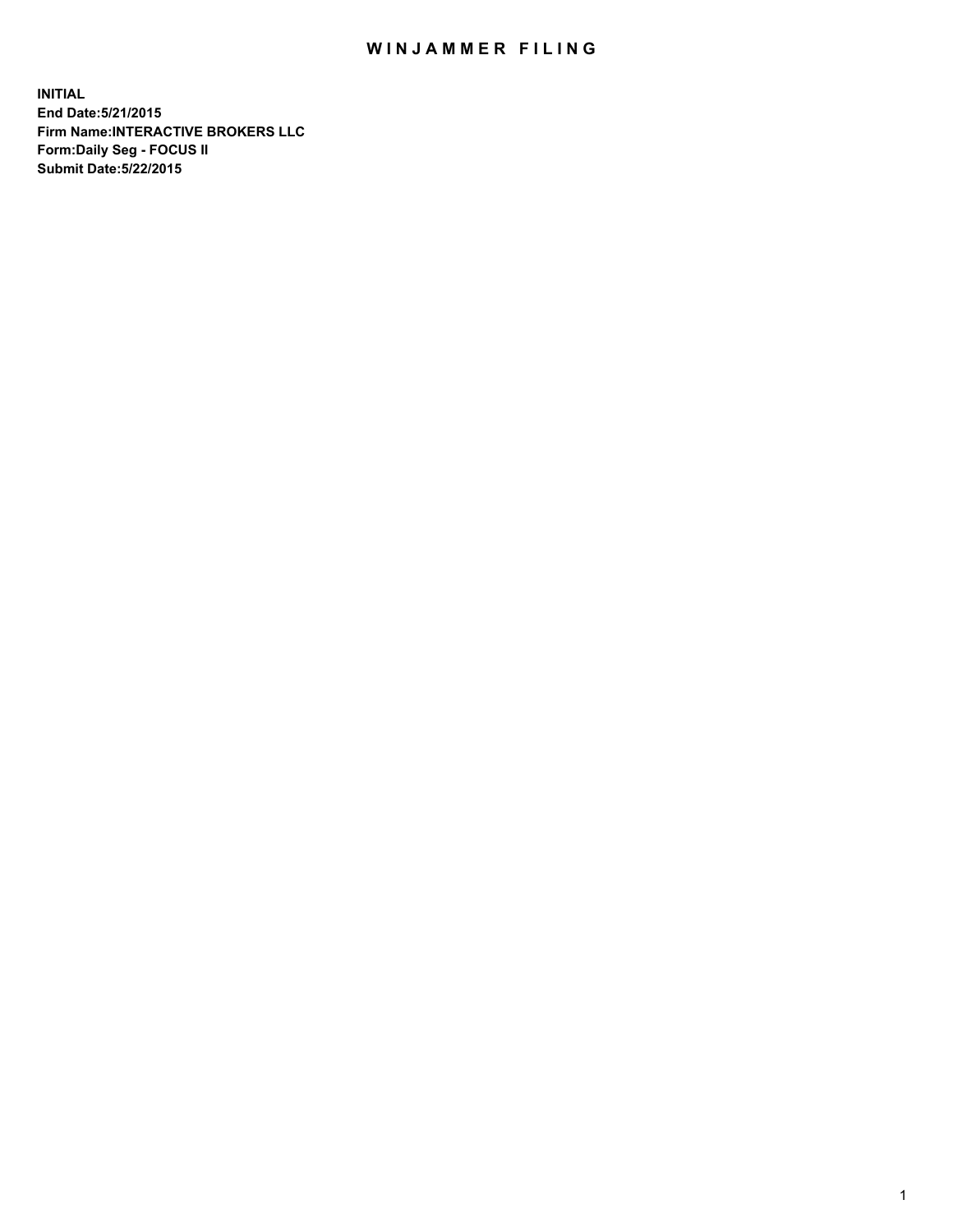## **INITIAL End Date:5/21/2015 Firm Name:INTERACTIVE BROKERS LLC Form:Daily Seg - FOCUS II Submit Date:5/22/2015 Daily Segregation - Cover Page**

| Name of Company<br><b>Contact Name</b><br><b>Contact Phone Number</b><br><b>Contact Email Address</b>    | <b>INTERACTIVE BROKERS LLC</b><br><b>Michael Ellman</b><br>203-422-8926<br>mellman@interactivebrokers.co<br>$m$ |
|----------------------------------------------------------------------------------------------------------|-----------------------------------------------------------------------------------------------------------------|
| FCM's Customer Segregated Funds Residual Interest Target (choose one):<br>a. Minimum dollar amount: ; or | $\overline{\mathbf{0}}$                                                                                         |
| b. Minimum percentage of customer segregated funds required:% ; or                                       | 0                                                                                                               |
| c. Dollar amount range between: and; or                                                                  | 155,000,000 245,000,000                                                                                         |
| d. Percentage range of customer segregated funds required between:% and%.                                | 0 <sub>0</sub>                                                                                                  |
| FCM's Customer Secured Amount Funds Residual Interest Target (choose one):                               |                                                                                                                 |
| a. Minimum dollar amount: ; or                                                                           | $\overline{\mathbf{0}}$                                                                                         |
| b. Minimum percentage of customer secured funds required:% ; or                                          | 0                                                                                                               |
| c. Dollar amount range between: and; or                                                                  | 80,000,000 120,000,000                                                                                          |
| d. Percentage range of customer secured funds required between:% and%.                                   | 0 <sub>0</sub>                                                                                                  |
| FCM's Cleared Swaps Customer Collateral Residual Interest Target (choose one):                           |                                                                                                                 |
| a. Minimum dollar amount: ; or                                                                           | $\overline{\mathbf{0}}$                                                                                         |
| b. Minimum percentage of cleared swaps customer collateral required:% ; or                               | $\overline{\mathbf{0}}$                                                                                         |
| c. Dollar amount range between: and; or                                                                  | 0 <sub>0</sub>                                                                                                  |
| d. Percentage range of cleared swaps customer collateral required between:% and%.                        | 0 <sub>0</sub>                                                                                                  |
| Current ANC:on                                                                                           | 2,453,604,033 21-MAY-2015                                                                                       |
| <b>Broker Dealer Minimum</b>                                                                             | 295,809,418                                                                                                     |
| Debit/Deficit - CustomersCurrent AmountGross Amount                                                      |                                                                                                                 |
| Domestic Debit/Deficit                                                                                   | 2,359,960                                                                                                       |
| Foreign Debit/Deficit                                                                                    | 4,886,6710                                                                                                      |
| Debit/Deficit - Non CustomersCurrent AmountGross Amount                                                  |                                                                                                                 |
| Domestic Debit/Deficit                                                                                   | 0 <sub>0</sub>                                                                                                  |
| Foreign Debit/Deficit                                                                                    | 0 <sub>0</sub>                                                                                                  |
| Proprietary Profit/Loss                                                                                  |                                                                                                                 |
| Domestic Profit/Loss                                                                                     | $\overline{\mathbf{0}}$                                                                                         |
| Foreign Profit/Loss                                                                                      | $\underline{\mathbf{0}}$                                                                                        |
| Proprietary Open Trade Equity                                                                            |                                                                                                                 |
| Domestic OTE                                                                                             | <u>0</u>                                                                                                        |
| Foreign OTE                                                                                              | <u>0</u>                                                                                                        |
| <b>SPAN</b><br><b>Customer SPAN Calculation</b>                                                          |                                                                                                                 |
| Non-Customer SPAN Calcualation                                                                           | 1,397,939,956                                                                                                   |
| Proprietary Capital Charges                                                                              | 21,752,052                                                                                                      |
| Minimum Dollar Amount Requirement                                                                        | <u>0</u><br>20,000,000 [7465]                                                                                   |
| Other NFA Dollar Amount Requirement                                                                      | 21,670,827 [7475]                                                                                               |
|                                                                                                          |                                                                                                                 |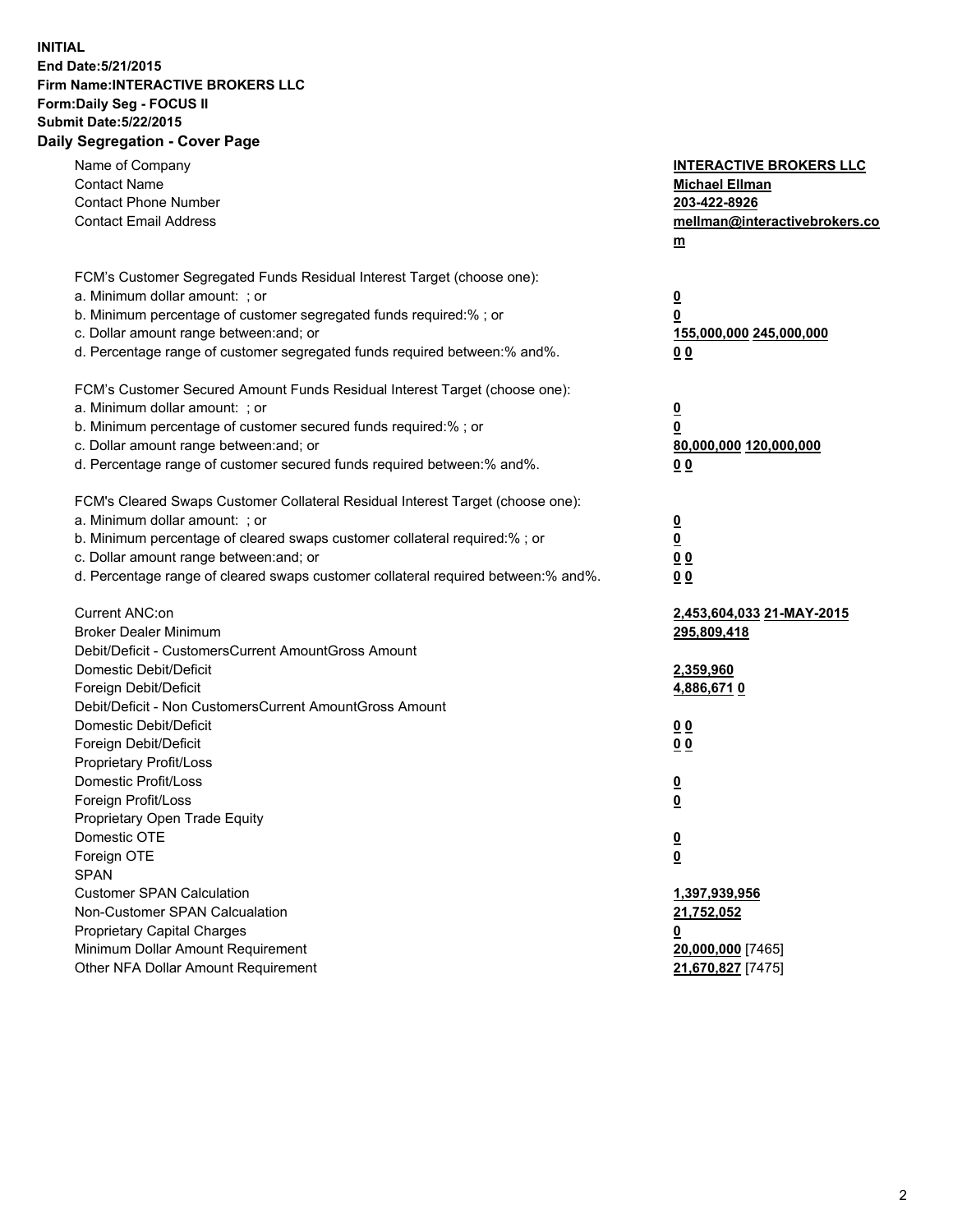## **INITIAL End Date:5/21/2015 Firm Name:INTERACTIVE BROKERS LLC Form:Daily Seg - FOCUS II Submit Date:5/22/2015 Daily Segregation - Secured Amounts**

|                | Dany Oogregation - Oecarea Amounts                                                          |                                   |
|----------------|---------------------------------------------------------------------------------------------|-----------------------------------|
|                | Foreign Futures and Foreign Options Secured Amounts                                         |                                   |
|                | Amount required to be set aside pursuant to law, rule or regulation of a foreign            | $0$ [7305]                        |
|                | government or a rule of a self-regulatory organization authorized thereunder                |                                   |
| 1.             | Net ledger balance - Foreign Futures and Foreign Option Trading - All Customers             |                                   |
|                | A. Cash                                                                                     | 522,933,828 [7315]                |
|                | B. Securities (at market)                                                                   | $0$ [7317]                        |
| 2.             | Net unrealized profit (loss) in open futures contracts traded on a foreign board of trade   | 27,041,218 [7325]                 |
| 3.             | Exchange traded options                                                                     |                                   |
|                | a. Market value of open option contracts purchased on a foreign board of trade              | 103,969 [7335]                    |
|                | b. Market value of open contracts granted (sold) on a foreign board of trade                | $-58,553$ [7337]                  |
| 4.             | Net equity (deficit) (add lines 1.2. and 3.)                                                | 550,020,462 [7345]                |
| 5.             | Account liquidating to a deficit and account with a debit balances - gross amount           | 4,886,671 [7351]                  |
|                | Less: amount offset by customer owned securities                                            | 0 [7352] 4,886,671 [7354]         |
| 6.             | Amount required to be set aside as the secured amount - Net Liquidating Equity              | 554,907,133 [7355]                |
|                | Method (add lines 4 and 5)                                                                  |                                   |
| 7.             | Greater of amount required to be set aside pursuant to foreign jurisdiction (above) or line | 554,907,133 [7360]                |
|                | 6.                                                                                          |                                   |
|                | FUNDS DEPOSITED IN SEPARATE REGULATION 30.7 ACCOUNTS                                        |                                   |
| $\mathbf{1}$ . | Cash in banks                                                                               |                                   |
|                | A. Banks located in the United States                                                       | $0$ [7500]                        |
|                | B. Other banks qualified under Regulation 30.7                                              | 0 [7520] 0 [7530]                 |
| 2.             | Securities                                                                                  |                                   |
|                | A. In safekeeping with banks located in the United States                                   | 503,372,173 [7540]                |
|                | B. In safekeeping with other banks qualified under Regulation 30.7                          | 0 [7560] 503,372,173 [7570]       |
| 3.             | Equities with registered futures commission merchants                                       |                                   |
|                | A. Cash                                                                                     | $0$ [7580]                        |
|                | <b>B.</b> Securities                                                                        | $0$ [7590]                        |
|                | C. Unrealized gain (loss) on open futures contracts                                         | $0$ [7600]                        |
|                | D. Value of long option contracts                                                           | $0$ [7610]                        |
|                | E. Value of short option contracts                                                          | 0 [7615] 0 [7620]                 |
| 4.             | Amounts held by clearing organizations of foreign boards of trade                           |                                   |
|                | A. Cash                                                                                     | $0$ [7640]                        |
|                | <b>B.</b> Securities                                                                        | $0$ [7650]                        |
|                | C. Amount due to (from) clearing organization - daily variation                             | $0$ [7660]                        |
|                | D. Value of long option contracts                                                           | $0$ [7670]                        |
|                | E. Value of short option contracts                                                          | 0 [7675] 0 [7680]                 |
| 5.             | Amounts held by members of foreign boards of trade                                          |                                   |
|                | A. Cash                                                                                     | 166,622,586 [7700]                |
|                | <b>B.</b> Securities                                                                        | $0$ [7710]                        |
|                | C. Unrealized gain (loss) on open futures contracts                                         | 34,125,372 [7720]                 |
|                | D. Value of long option contracts                                                           | 103,982 [7730]                    |
|                | E. Value of short option contracts                                                          | -58,555 [7735] 200,793,385 [7740] |
| 6.             | Amounts with other depositories designated by a foreign board of trade                      | 0 [7760]                          |
| 7.             | Segregated funds on hand                                                                    | $0$ [7765]                        |
| 8.             | Total funds in separate section 30.7 accounts                                               | 704,165,558 [7770]                |
| 9.             | Excess (deficiency) Set Aside for Secured Amount (subtract line 7 Secured Statement         | 149,258,425 [7380]                |
|                | Page 1 from Line 8)                                                                         |                                   |
| 10.            | Management Target Amount for Excess funds in separate section 30.7 accounts                 | 80,000,000 [7780]                 |
| 11.            | Excess (deficiency) funds in separate 30.7 accounts over (under) Management Target          | 69,258,425 [7785]                 |
|                |                                                                                             |                                   |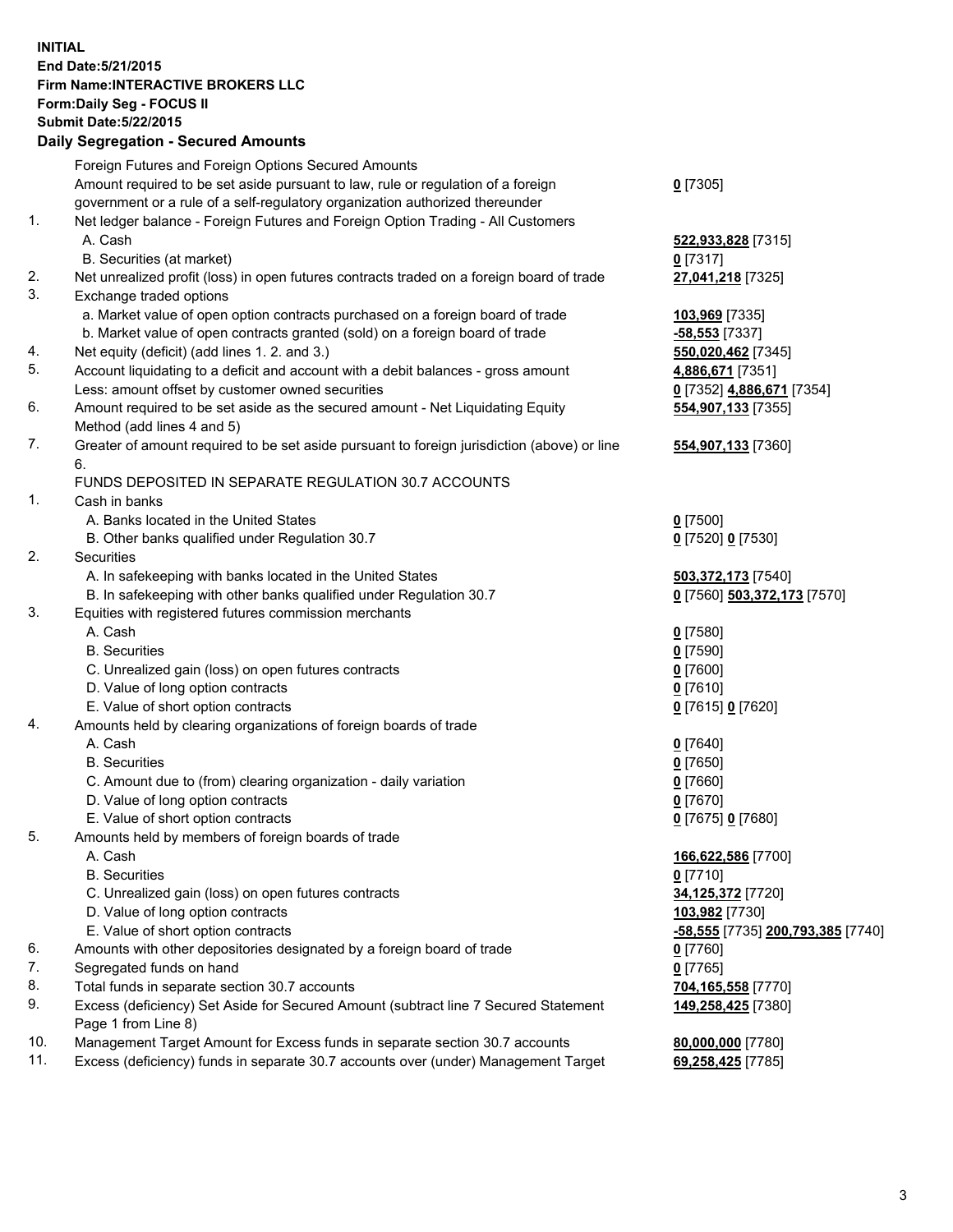**INITIAL End Date:5/21/2015 Firm Name:INTERACTIVE BROKERS LLC Form:Daily Seg - FOCUS II Submit Date:5/22/2015 Daily Segregation - Segregation Statement** SEGREGATION REQUIREMENTS(Section 4d(2) of the CEAct) 1. Net ledger balance A. Cash **2,695,348,406** [7010] B. Securities (at market) **0** [7020] 2. Net unrealized profit (loss) in open futures contracts traded on a contract market **-81,793,758** [7030] 3. Exchange traded options A. Add market value of open option contracts purchased on a contract market **102,688,988** [7032] B. Deduct market value of open option contracts granted (sold) on a contract market **-180,111,363** [7033] 4. Net equity (deficit) (add lines 1, 2 and 3) **2,536,132,273** [7040] 5. Accounts liquidating to a deficit and accounts with debit balances - gross amount **2,359,960** [7045] Less: amount offset by customer securities **0** [7047] **2,359,960** [7050] 6. Amount required to be segregated (add lines 4 and 5) **2,538,492,233** [7060] FUNDS IN SEGREGATED ACCOUNTS 7. Deposited in segregated funds bank accounts A. Cash **396,843,379** [7070] B. Securities representing investments of customers' funds (at market) **1,433,711,892** [7080] C. Securities held for particular customers or option customers in lieu of cash (at market) **0** [7090] 8. Margins on deposit with derivatives clearing organizations of contract markets A. Cash **12,470,285** [7100] B. Securities representing investments of customers' funds (at market) **102,354,725** [7110] C. Securities held for particular customers or option customers in lieu of cash (at market) **0** [7120] 9. Net settlement from (to) derivatives clearing organizations of contract markets **1,335,526** [7130] 10. Exchange traded options A. Value of open long option contracts **2,766,328** [7132] B. Value of open short option contracts **-8,198,080** [7133] 11. Net equities with other FCMs A. Net liquidating equity **-60,023,924** [7140] B. Securities representing investments of customers' funds (at market) **853,371,469** [7160] C. Securities held for particular customers or option customers in lieu of cash (at market) **0** [7170] 12. Segregated funds on hand **0** [7150] 13. Total amount in segregation (add lines 7 through 12) **2,734,631,600** [7180] 14. Excess (deficiency) funds in segregation (subtract line 6 from line 13) **196,139,367** [7190] 15. Management Target Amount for Excess funds in segregation **155,000,000** [7194]

16. Excess (deficiency) funds in segregation over (under) Management Target Amount Excess

**41,139,367** [7198]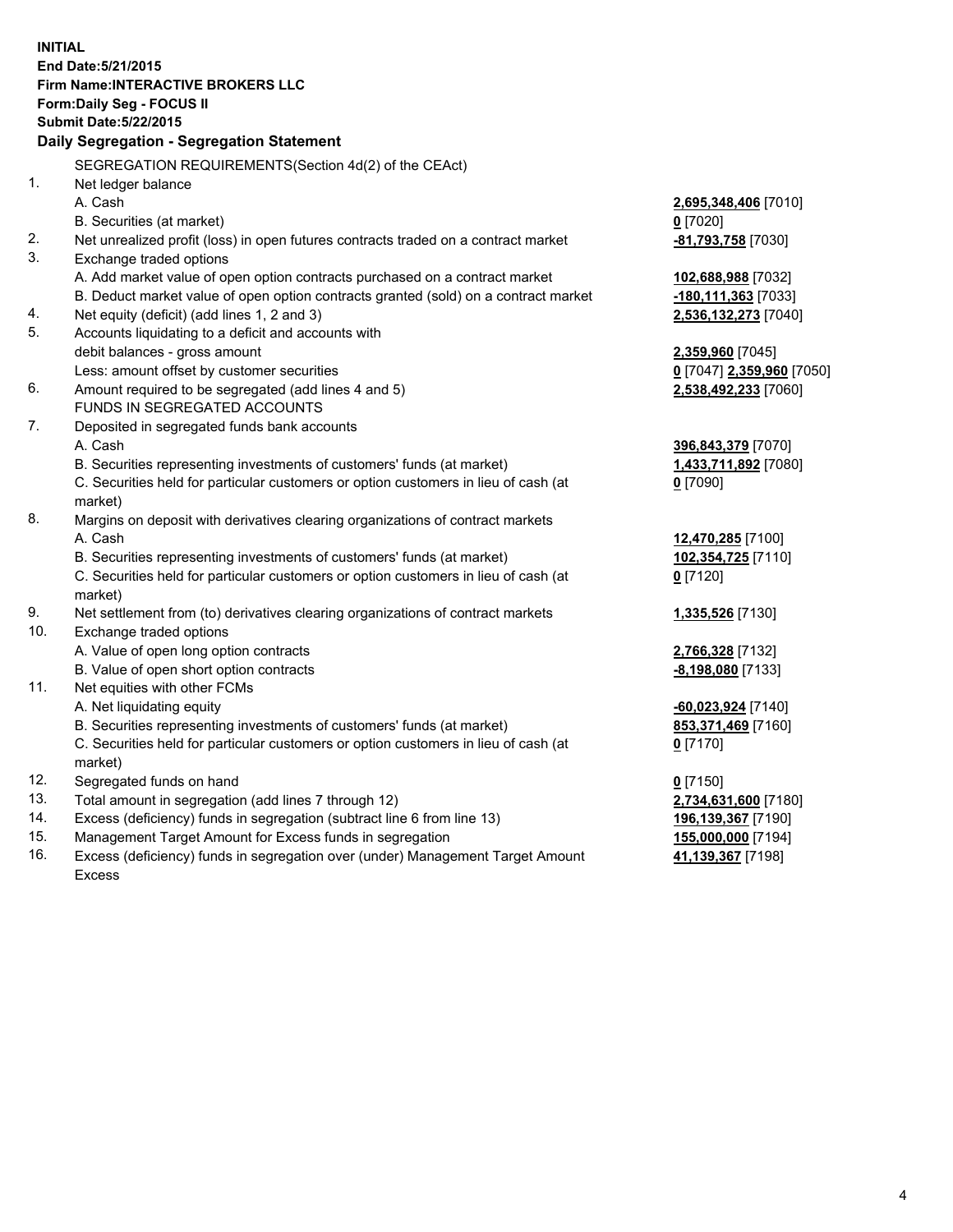## **INITIAL End Date:5/21/2015 Firm Name:INTERACTIVE BROKERS LLC Form:Daily Seg - FOCUS II Submit Date:5/22/2015 Daily Segregation - Supplemental**

| $\blacksquare$           | Total gross margin deficiencies - Segregated Funds Origin                                                                        | 588,258 [9100] |
|--------------------------|----------------------------------------------------------------------------------------------------------------------------------|----------------|
| $\blacksquare$           | Total gross margin deficiencies - Secured Funds Origin                                                                           | 27,044 [9101]  |
| $\blacksquare$           | Total gross margin deficiencies - Cleared Swaps Customer Collateral Funds Origin                                                 | $0$ [9102]     |
| $\blacksquare$           | Total gross margin deficiencies - Noncustomer and Proprietary Accounts Origin                                                    | $0$ [9103]     |
| $\blacksquare$           | Total number of accounts contributing to total gross margin deficiencies - Segregated<br>Funds Origin                            | 8 [9104]       |
| $\blacksquare$           | Total number of accounts contributing to total gross margin deficiencies - Secured<br><b>Funds Origin</b>                        | 4 [9105]       |
| $\overline{\phantom{a}}$ | Total number of accounts contributing to the total gross margin deficiencies - Cleared<br>Swaps Customer Collateral Funds Origin | $0$ [9106]     |
| -                        | Total number of accounts contributing to the total gross margin deficiencies -<br>Noncustomer and Proprietary Accounts Origin    | $0$ [9107]     |
| $\blacksquare$           | Upload a copy of the firm's daily margin report the FCM uses to issue margin calls<br>which corresponds with the reporting date. |                |

05.21.2015 Commodity Margin Deficiency Report.xls